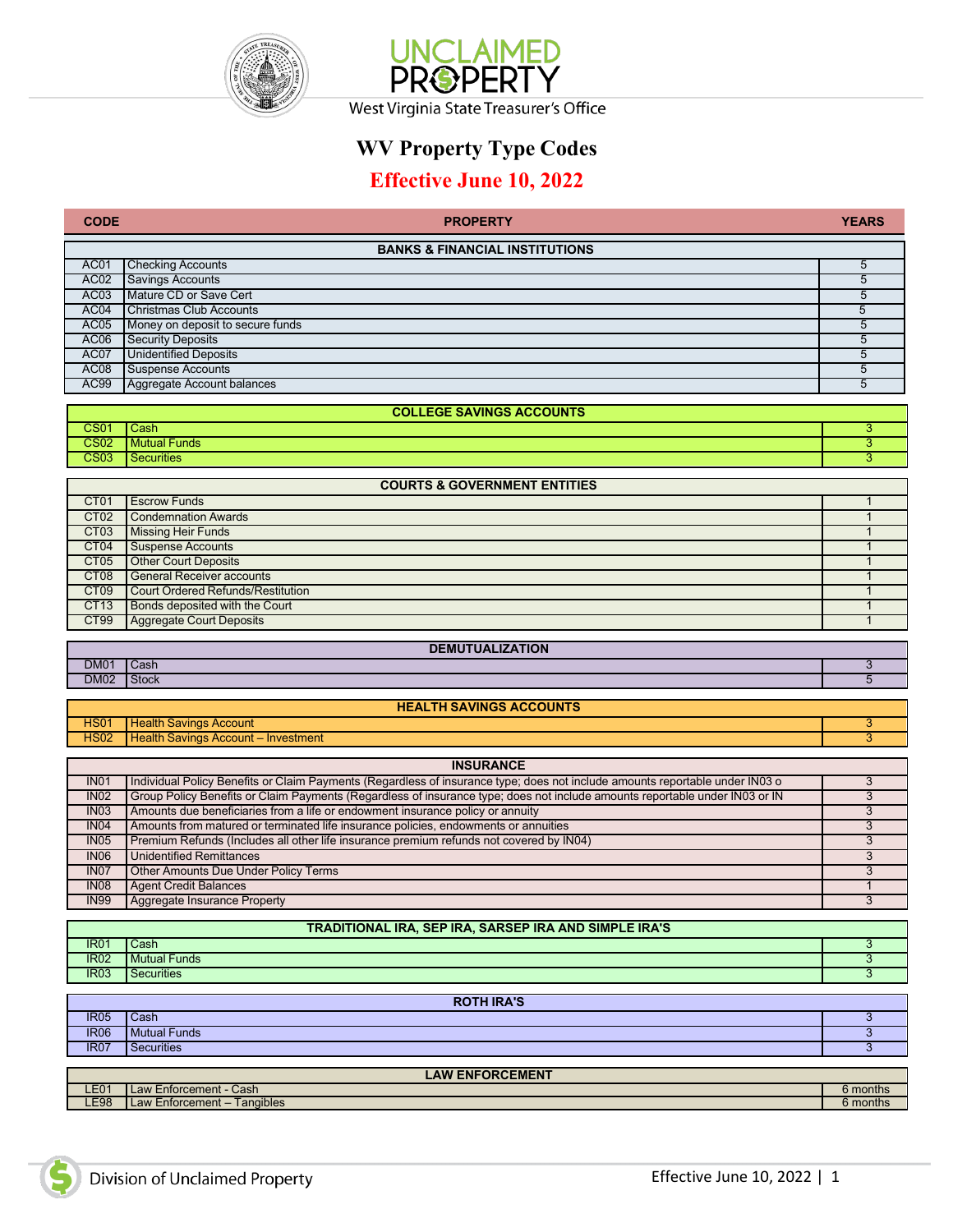



## West Virginia State Treasurer's Office

| <b>CODE</b>      | <b>PROPERTY**</b>                                            | <b>YEARS</b>    |
|------------------|--------------------------------------------------------------|-----------------|
|                  | <b>MINERAL PROCEEDS AND MINERAL INTERESTS</b>                |                 |
| <b>MI01</b>      | <b>Net Revenue Interests</b>                                 | 3               |
| <b>MI02</b>      | <b>Royalties</b>                                             | $\overline{3}$  |
| <b>MI03</b>      | <b>Overriding Royalties</b>                                  | $\overline{3}$  |
| <b>MI04</b>      | <b>Production Payments</b>                                   | 3               |
| <b>MI05</b>      | <b>Working Interests</b>                                     | 3               |
| <b>MI06</b>      | <b>Bonuses</b>                                               | 3               |
| <b>MI07</b>      | <b>Delay Rentals</b>                                         | $\overline{3}$  |
| <b>MI08</b>      | Shut-in Royalties                                            | 3               |
| <b>MI09</b>      | <b>Minimum Royalties</b>                                     | $\overline{3}$  |
| <b>MI99</b>      | <b>Aggregate Mineral Proceeds</b>                            | 3               |
|                  | <b>MISCELLANEOUS CHECKS AND INTANGIBLE PERSONAL PROPERTY</b> |                 |
| <b>MS01</b>      | Wages, payroll, or salary                                    | 1               |
| <b>MS02</b>      | <b>Commissions</b>                                           | $\mathbf{1}$    |
| <b>MS03</b>      | <b>Workers' Compensation Benefits</b>                        | $\mathbf{1}$    |
| <b>MS04</b>      | <b>Payments for Goods and Services</b>                       | $\overline{3}$  |
| <b>MS05</b>      | Customer Overpayments/Credit Balances--Retail only           | $\overline{3}$  |
| <b>MS06</b>      | <b>Unidentified Remittances</b>                              | $\overline{3}$  |
| <b>MS07</b>      | <b>Unrefunded Overcharges</b>                                | 3               |
| <b>MS08</b>      | <b>Accounts Payable</b>                                      | $\overline{3}$  |
| <b>MS09</b>      | <b>Credit Balances/Accounts Receivable</b>                   | 3               |
| <b>MS10</b>      | <b>Discounts Due</b>                                         | $\overline{3}$  |
| <b>MS11</b>      | <b>Refunds due</b>                                           | $\overline{3}$  |
| <b>MS12</b>      | <b>Unredeemed Gift Certificates</b>                          | 3               |
| <b>MS13</b>      | <b>Unclaimed Loan Collateral</b>                             | $\overline{3}$  |
| <b>MS14</b>      | Pension and Profit Sharing Plans (IRA, KEOGH, e.g.)          | 3               |
| <b>MS15</b>      | <b>Dissolution or Liquidation Funds</b>                      | $\mathbf{1}$    |
| <b>MS16</b>      | <b>Miscellaneous Outstanding Checks</b>                      | $\overline{3}$  |
| <b>MS17</b>      | <b>Miscellaneous Intangible Property</b>                     | 3               |
| <b>MS18</b>      | <b>Suspense Liabilities</b>                                  | $\overline{3}$  |
| <b>MS99</b>      | <b>Aggregate Misc Property</b>                               | $\overline{3}$  |
|                  | <b>SAFE DEPOSIT BOXES AND SAFEKEEPING</b>                    |                 |
| <b>SD01</b>      | Contents of safe deposit boxes                               | 5               |
| <b>SD02</b>      | Contents of any other safekeeping repository                 | $\overline{5}$  |
| <b>SD03</b>      | <b>Other Tangible Property</b>                               | $5\overline{5}$ |
| <b>SD04</b>      | Safe Deposit - Proceeds from the sale of contents            | $\overline{5}$  |
|                  | <b>SECURITIES</b>                                            |                 |
| <b>SC01</b>      | <b>Dividends</b>                                             | 5               |
| <b>SC02</b>      | Interest (Bond Coupons)                                      | $\overline{5}$  |
| SC <sub>03</sub> | <b>Bond Principal</b>                                        | $\overline{5}$  |
| <b>SC04</b>      | <b>Equity Payments</b>                                       | 3               |
| <b>SC05</b>      | <b>Profits</b>                                               | $\overline{3}$  |
| SC <sub>06</sub> | <b>Funds Paid to Purchase Shares</b>                         | 3               |
| <b>SC07</b>      | <b>Funds for Stocks and Bonds</b>                            | $\overline{3}$  |
| <b>SC08</b>      | Shares of Stock (returned by post office)                    | 5               |
| <b>SC09</b>      | <b>Cash for Fractional Shares</b>                            | $\overline{3}$  |
| <b>SC10</b>      | <b>Unexchanged Stock of Successor Corporation</b>            | 5               |
| <b>SC11</b>      | <b>Other Certificates of Ownership</b>                       | $\overline{5}$  |
|                  |                                                              |                 |

| <b>UU IU</b>     | <u>Uncadranged Olock or Odecessor</u> Corporation                 | ັ |
|------------------|-------------------------------------------------------------------|---|
| <b>SC11</b>      | Other Certificates of Ownership                                   |   |
| SC <sub>12</sub> | <b>Underlying Shares</b>                                          |   |
| <b>SC13</b>      | Funds for Liquidation/Redemption of Unsurrendered Stocks or Bonds |   |
| <b>SC14</b>      | <b>Debentures</b>                                                 |   |
| <b>SC15</b>      | U.S. Government Securities                                        |   |
| <b>SC16</b>      | <b>Mutual Fund Shares</b>                                         |   |
| <b>SC17</b>      | <b>Warrants (Rights)</b>                                          |   |
| <b>SC18</b>      | <b>Mature Bond Principal</b>                                      |   |
| <b>SC19</b>      | <b>Dividend Reinvestment Plans</b>                                |   |
| <b>SC20</b>      | <b>Credit Balances</b>                                            |   |
| <b>SC21</b>      | <b>Liquidated Mutual Fund Shares</b>                              |   |
| <b>SC99</b>      | Aggregate Security Related Cash                                   |   |